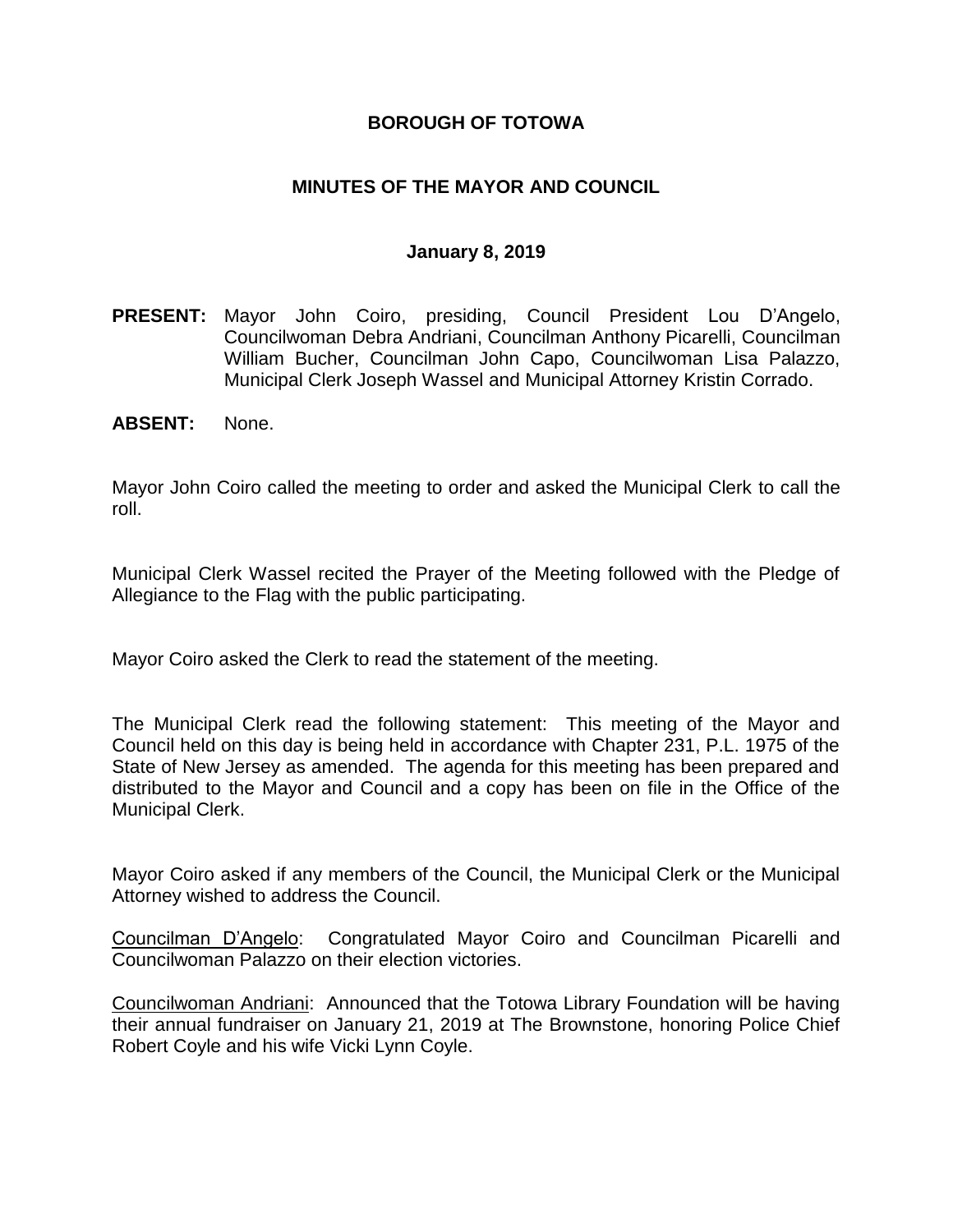## CITIZENS HEARD:

Mike Mahometa, 269 Lincoln Avenue: 1) Wished all a Happy New Year. Mayor and Council: Also wished Mike a Happy New Year. 2) Again asked about expanding the drainage at the PAL. Mayor Coiro: Told him we are still researching and exploring our options, but once again reiterated that it will be very difficult with all the rock up there.

There was a motion by Councilman D'Angelo, seconded by Councilman Picarelli to approve the Minutes of the Mayor and Council for the meeting of December 11, 2018. On roll call vote, all members of the Council present voted in the affirmative. Councilwoman Andriani abstained from the voting.

There was a motion by Councilman D'Angelo, seconded by Councilwoman Andriani to approve the Minutes of the Mayor and Council for the Reorganization Meeting of January 1, 2019. On roll call vote, all members of the Council present voted in the affirmative.

### COMMITTEE ON FINANCE:

There was a motion by Councilman Picarelli, seconded by Councilman D'Angelo to approve Resolution No. 2019-02 for the payment of bills. On roll call vote, all members of the Council present voted in the affirmative.

There was a motion by Councilman Picarelli, seconded by Councilman D'Angelo to adopt the following resolution authorizing the Tax Collector to waive and eliminate any credits or balances for any account under \$10.00 for the year 2018. On roll call vote, all members of the Council present voted in the affirmative.

### **RESOLUTION**

WHEREAS, there are taxpayers who have minor credits or balances (under \$10.00) on their accounts regarding property taxes for the year 2018; and

WHEREAS, the Borough is permitted to waive payment of these small credits or balances.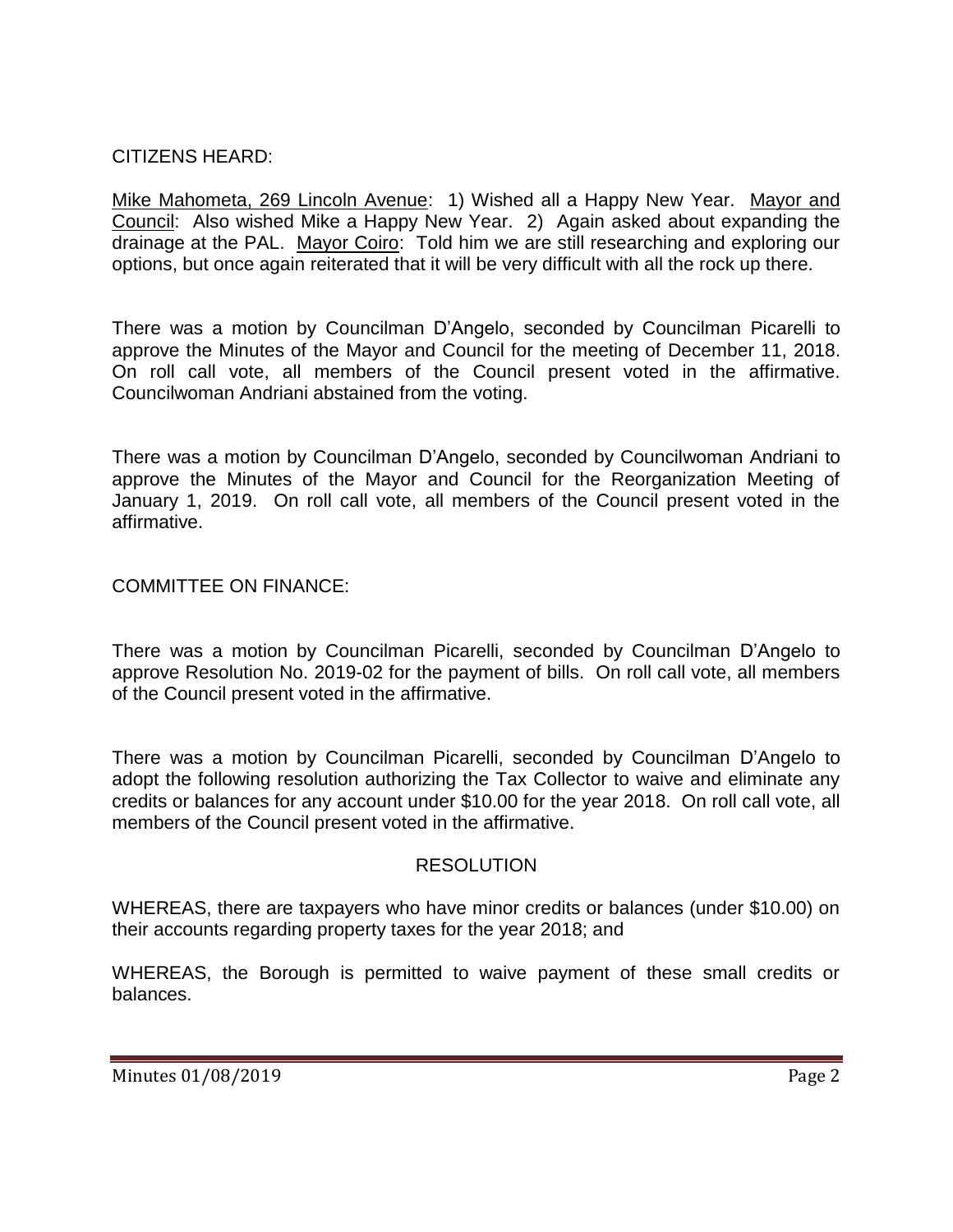NOW, THEREFORE, BE IT RESOLVED, that the Tax Collector is hereby authorized to waive and eliminate any credits or balances for any account under \$10.00 for the year 2018.

There was a motion by Councilman Picarelli, seconded by Councilman D'Angelo to accept the following bids for Solid Waste Collection Services. On roll call vote, all members of the Council present voted in the affirmative.

| <b>Company</b>            |            | Base Bid           |                   |
|---------------------------|------------|--------------------|-------------------|
|                           | One Year   | <b>Three Years</b> | <b>Five Years</b> |
| Gaeta Recycling Co., Inc. | \$318,000. | \$954,000.         | \$1,615,000.      |
| <b>JSI/Galaxy Carting</b> | \$342,936. | \$1,044,396.       | \$1,843,796.      |

Upon the recommendation of the Committee, there was a motion by Councilman Picarelli, seconded by Councilman D'Angelo to adopt the following resolution to award the contract for Solid Waste Collection Services. On roll call vote, all members of the Council present voted in the affirmative.

## RESOLUTION NO. 28-2019

### RESOLUTION AWARDING CONTRACT FOR SOLID WASTE COLLECTION SERVICES FOR THE BOROUGH OF TOTOWA

WHEREAS, the Mayor and Council of the Borough of Totowa did advertise for receipt of sealed bids for residential and municipal solid waste collection services in accordance with its specifications entitled "Specifications and Proposal for Solid Waste Collection Services in the Borough of Totowa, County of Passaic, New Jersey 2018"; and

WHEREAS, the Borough of Totowa did receive bids at its Municipal Building on December 20, 2018; and

WHEREAS, the Mayor and Council of the Borough of Totowa on January 8, 2019 did examine all bids for the collection services called for in the specifications; and

WHEREAS, the apparent low bid was submitted by Gaeta Recycling Co., Inc., 278-282 Railway Avenue, Paterson, New Jersey 07503 with a bid in the amount of \$1,615,000.00 for the period of January 1, 2019 through December 31, 2023; and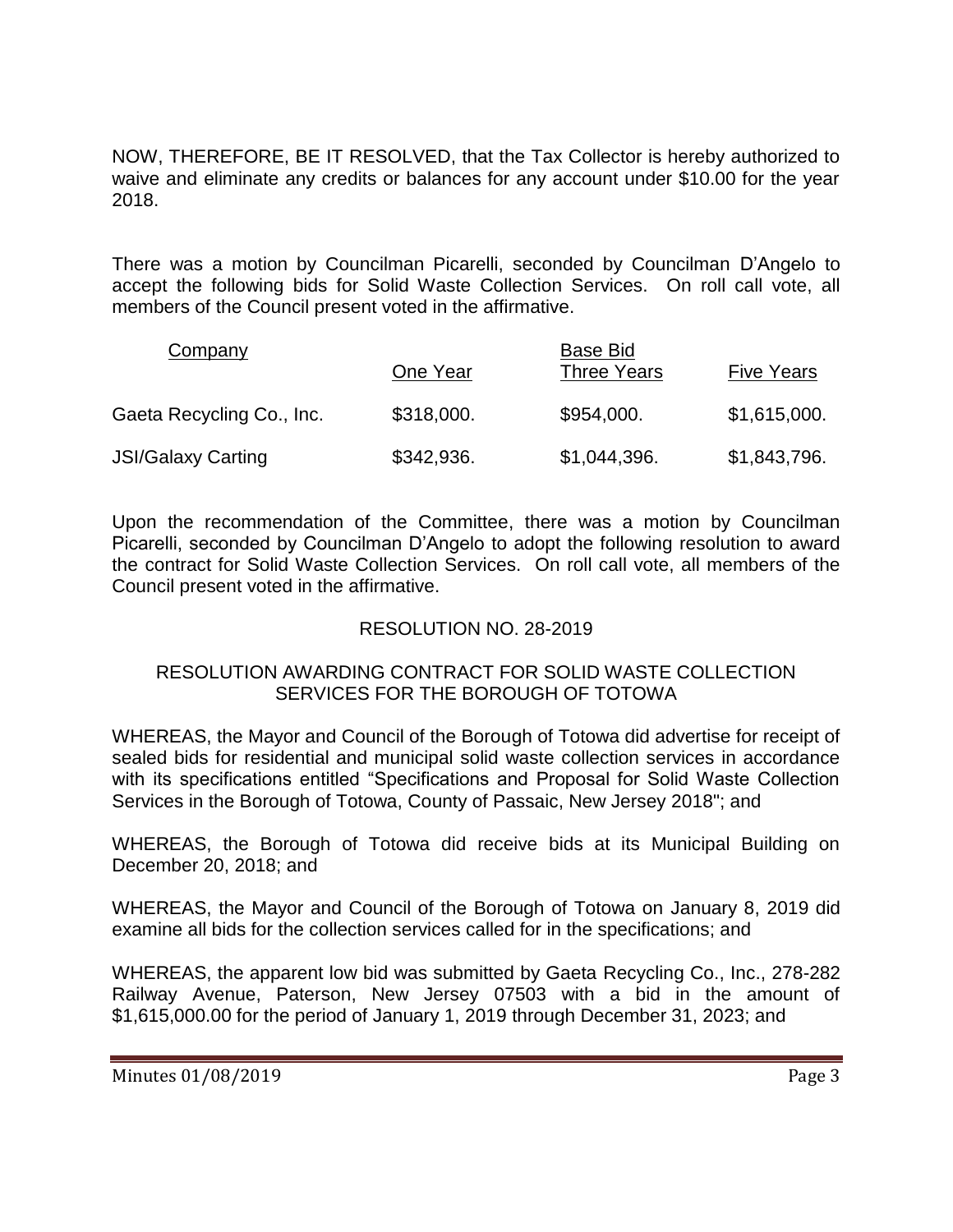WHEREAS, the Mayor and Council of the Borough of Totowa have determined that the bid submitted by Gaeta Recycling Co., Inc. be accepted as the lowest responsible bid.

NOW, THEREFORE, BE IT RESOLVED, that the Mayor and Council of the Borough of Totowa do hereby accept the bid of Gaeta Recycling Co., Inc. for solid waste collection services for the total sum of \$1,615,000.00 for the period of January 1, 2019 through December 31, 2023.

BE IT FURTHER RESOLVED, that the Municipal Council of the Borough of Totowa does hereby authorize the Mayor and Municipal Clerk to execute any and all necessary instruments relating thereto.

There was a motion by Councilman Picarelli, seconded by Councilman D'Angelo to approve payment of the 1<sup>st</sup> Quarter 2019 Budget Allotment to the Borough of Totowa Public Library in the amount of \$177,366.00. On roll call vote, all members of the Council present voted in the affirmative.

A letter from the Happy Seniors thanking the Mayor and Council for their annual contribution was received and filed.

COMMITTEE ON PUBLIC SAFETY:

There was a motion by Councilman D'Angelo, seconded by Councilman Capo to adopt the following Resolution Authorizing The Submission Of A Strategic Plan For The Totowa Municipal Drug Alliance Fiscal Year 2020 Grant Cycle July 1, 2019 To June 30, 2020. On roll call vote, all members of the Council present voted in the affirmative.

## RESOLUTION NO. 29-2019

### RESOLUTION AUTHORIZING THE SUBMISSION OF A STRATEGIC PLAN FOR THE TOTOWA MUNICIPAL DRUG ALLIANCE FISCAL YEAR 2020 GRANT CYCLE JULY 1, 2019 TO JUNE 30, 2020

WHEREAS, the Governor's Council on Alcoholism and Drug Abuse established the Municipal Alliances for the Prevention of Alcoholism and Drug Abuse in 1989 to educate and engage residents, local government and law enforcement officials, schools, nonprofit organizations, the faith community, parents, youth and other allies in efforts to prevent alcoholism and drug abuse in communities throughout New Jersey; and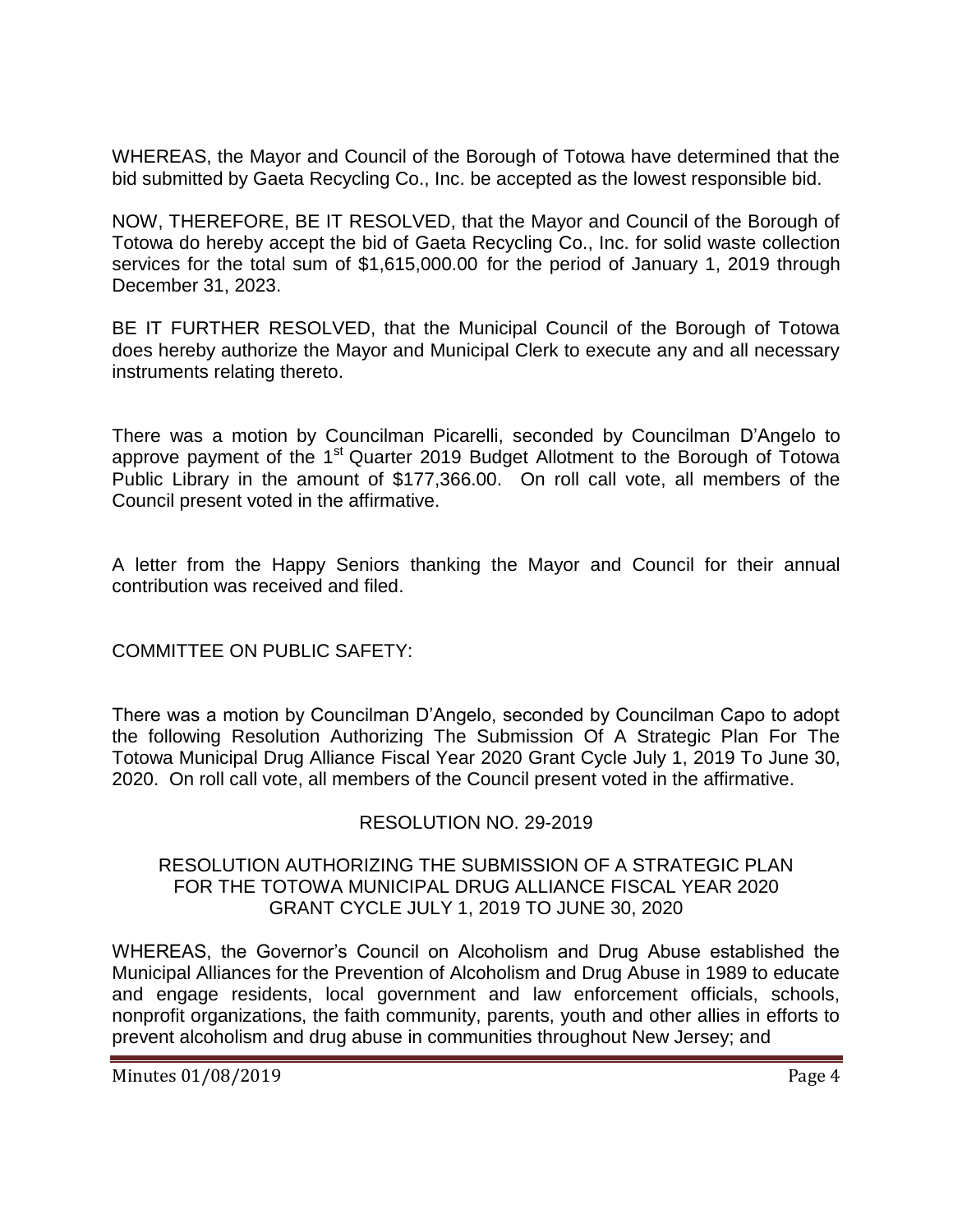WHEREAS, the Mayor and Council of the Borough of Totowa, County of Passaic, State of New Jersey recognizes that the abuse of alcohol and drugs is a serious problem in our society amongst persons of all ages and therefore has an established Municipal Alliance Committee; and

WHEREAS, the Mayor and Council of the Borough of Totowa further recognizes that it is incumbent upon not only public officials but upon the entire community to take action to prevent such abuses in our community; and

WHEREAS, the Mayor and Council of the Borough of Totowa has applied for funding to the Governor's Council on Alcoholism and Drug Abuse through the County of Passaic.

NOW, THEREFORE, BE IT RESOLVED, that the Mayor and Council of the Borough of Totowa, County of Passaic, State of New Jersey hereby recognizes the following:

1. The Mayor and Council of the Borough of Totowa do hereby authorize submission of a strategic plan for the Totowa Municipal Drug Alliance grant for the period of July 1, 2019 to June 30, 2020 (FY2020) in the amount of:

| DEDR                   | \$20,593.00 |
|------------------------|-------------|
| Cash Match \$ 5,148.00 |             |
| In-Kind                | \$15,445.00 |

2. The Mayor and Council of the Borough of Totowa acknowledge the terms and conditions for administering the Municipal Alliance grant, including the administrative compliance and audit requirements.

A letter from resident Rosemary Monteyne thanking Police Officers Daniel DiBlasio, Nicholas Macaluso and Sean Williams for their actions during a medical emergency afflicting her husband Bob on Saturday, December 1, 2018 was received and filed with copies to be placed in their respective personnel jackets.

COMMITTEE ON PUBLIC WORKS:

There was no report.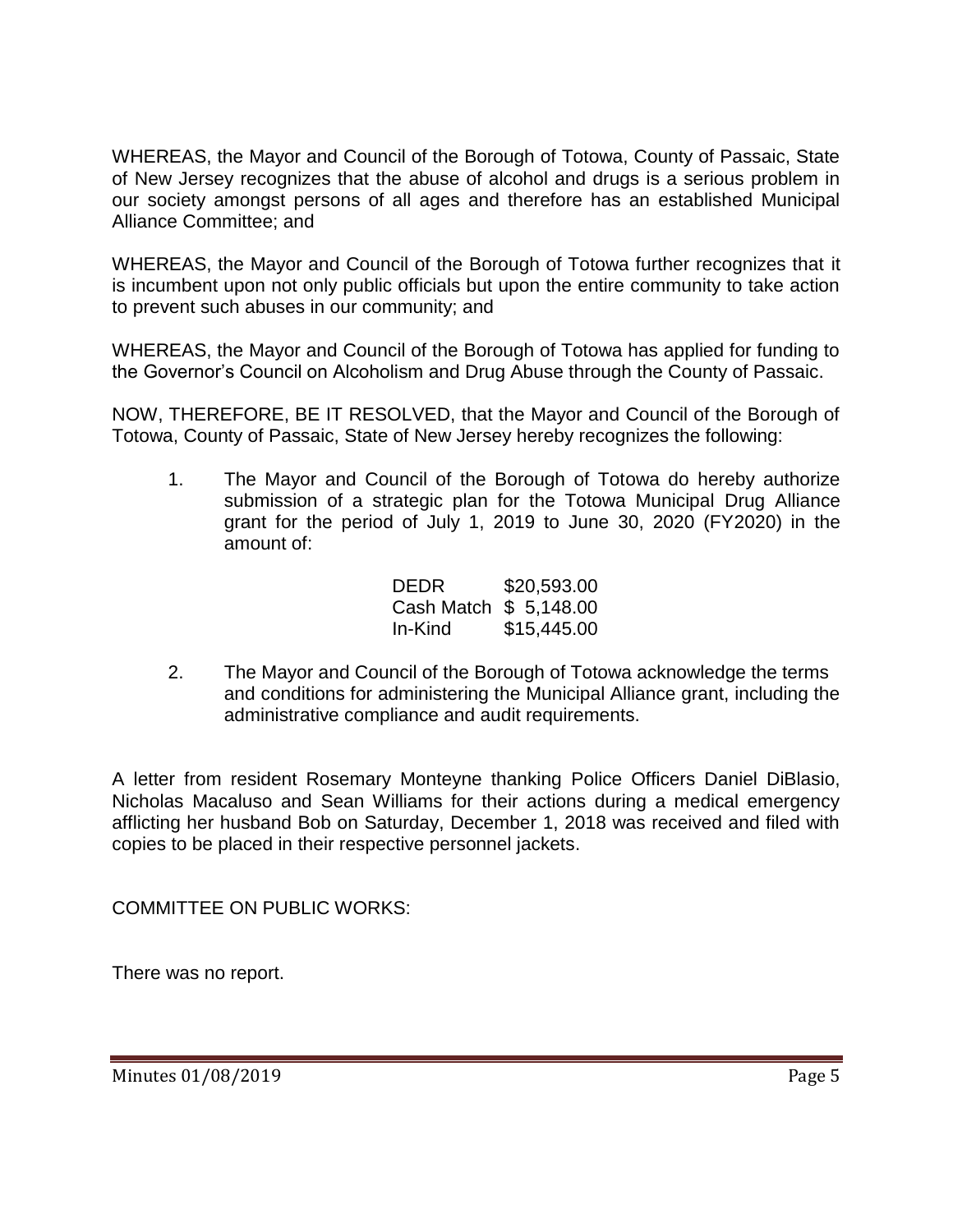# COMMITTEE ON ENGINEERING & PUBLIC PROPERTY:

There was a motion by Councilman Capo, seconded by Councilwoman Andriani to adopt the following Resolution Authorizing The Borough Of Totowa To Enter Into A Deed Of Right Of Way Dedication With The County Of Passaic For A Portion Of The Property Identified As Block 154, Lot 19.01. On roll call vote, all members of the Council present voted in the affirmative.

# RESOLUTION NO. 30-2019

### RESOLUTION AUTHORIZING THE BOROUGH OF TOTOWA TO ENTER INTO A DEED OF RIGHT OF WAY DEDICATION WITH THE COUNTY OF PASSAIC FOR A PORTION OF THE PROPERTY IDENTIFIED AS BLOCK 154, LOT 19.01

WHEREAS, NJDC Urban Renewal, LLC conveyed a portion of property to the Borough of Totowa by Deed dated March 6, 2018 and recorded in the Passaic County Clerk's Office on March 9, 2018 in Deed Book D3263, Page 166; and

WHEREAS, NJDC Urban Renewal, LLC owns the property adjoining this parcel; and

WHEREAS, the Passaic County Planning Board has authorized various approvals to NJDC Urban Renewal, LLC contingent upon Passaic County securing a deed of right of way dedication for road widening purposes on a portion of the property identified as Block 154, Lot 19.01 on the official Tax Map of the Borough of Totowa and more commonly known as 655 Totowa Road; and

WHEREAS, the right of way dedication is illustrated in the Final Subdivision Plat that was signed by Passaic County and previously recorded in the Passaic County Clerk's Office; and

WHEREAS, the Mayor and Council of the Borough of Totowa desire to enter into a Deed of Right of Way Dedication with Passaic County for requested road widening purposes.

NOW, THEREFORE, BE IT RESOLVED, that the Mayor and Council of the Borough of Totowa do hereby authorize the Borough of Totowa to enter into a Deed of Right of Way Dedication with Passaic County for road widening purposes on a portion of the property identified as Block 154, Lot 19.01 on the official Tax Map of the Borough of Totowa.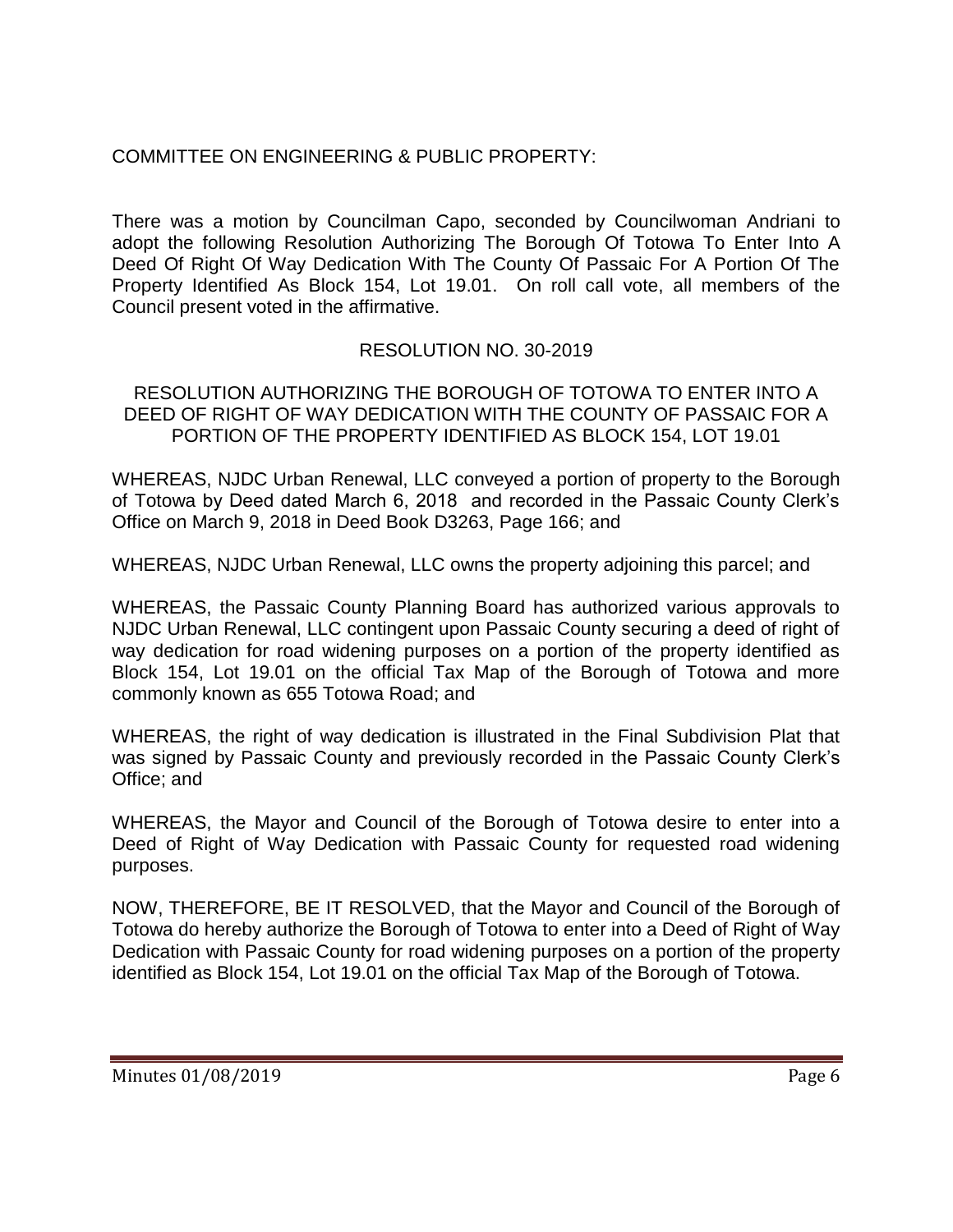BE IT FURTHER RESOLVED, that the Municipal Council of the Borough of Totowa does hereby authorize the Mayor and Municipal Clerk to execute any and all necessary instruments relating thereto.

BE IT FURTHER RESOLVED, that an executed copy of the deed of right of way dedication shall be recorded in the Passaic County Clerk's Office.

There was a motion by Councilman Capo, seconded by Councilwoman Andriani to adopt the following Resolution Authorizing The Borough Of Totowa To Enter Into A Deed Of Right Of Way Dedication With The County Of Passaic For A Portion Of The Property Identified As Block 154, Lot 19.02. On roll call vote, all members of the Council present voted in the affirmative.

## RESOLUTION NO. 31-2019

RESOLUTION AUTHORIZING THE BOROUGH OF TOTOWA TO ENTER INTO A DEED OF RIGHT OF WAY DEDICATION WITH THE COUNTY OF PASSAIC FOR A PORTION OF THE PROPERTY IDENTIFIED AS BLOCK 154, LOT 19.02

WHEREAS, NJDC Urban Renewal, LLC conveyed a portion of property to the Borough of Totowa by Deed dated March 6, 2018 and recorded in the Passaic County Clerk's Office on March 9, 2018 in Deed Book D3263, Page 172; and

WHEREAS, NJDC Urban Renewal, LLC owns the property adjoining this parcel; and

WHEREAS, the Passaic County Planning Board has authorized various approvals to NJDC Urban Renewal, LLC contingent upon Passaic County securing a deed of right of way dedication for road widening purposes on a portion of the property identified as Block 154, Lot 19.02 on the official Tax Map of the Borough of Totowa and more commonly known as 161 Minnisink Road; and

WHEREAS, the right of way dedication is illustrated in the Final Subdivision Plat that was signed by Passaic County and previously recorded in the Passaic County Clerk's Office; and

WHEREAS, the Mayor and Council of the Borough of Totowa desire to enter into a Deed of Right of Way Dedication with Passaic County for requested road widening purposes.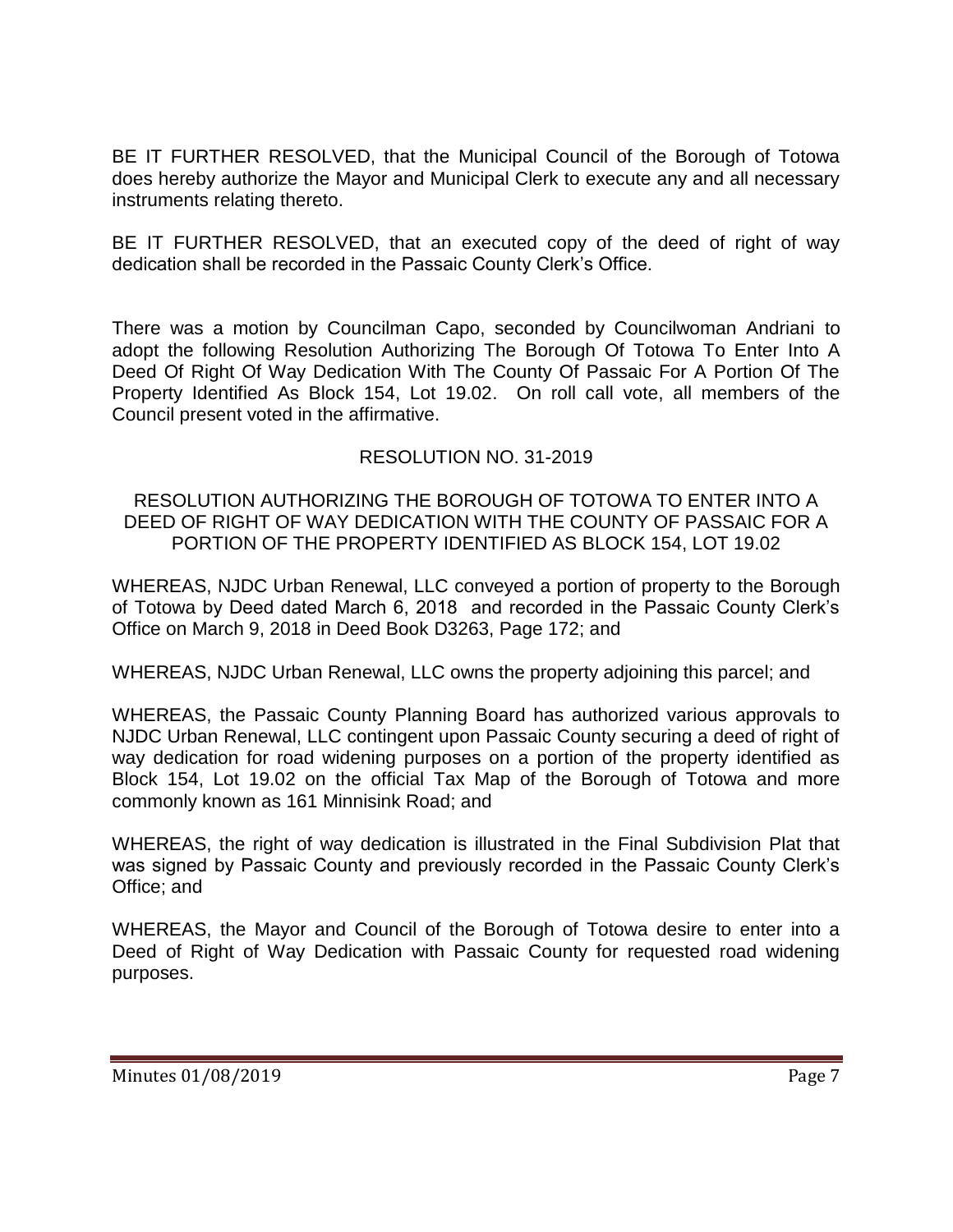NOW, THEREFORE, BE IT RESOLVED, that the Mayor and Council of the Borough of Totowa do hereby authorize the Borough of Totowa to enter into a Deed of Right of Way Dedication with Passaic County for road widening purposes on a portion of the property identified as Block 154, Lot 19.02 on the official Tax Map of the Borough of Totowa.

BE IT FURTHER RESOLVED, that the Municipal Council of the Borough of Totowa does hereby authorize the Mayor and Municipal Clerk to execute any and all necessary instruments relating thereto.

BE IT FURTHER RESOLVED, that an executed copy of the deed of right of way dedication shall be recorded in the Passaic County Clerk's Office.

A letter was received from the Totowa Public Library requesting permission to use the Municipal Parking Lot on Saturday, April 27, 2019 for their annual spring fundraiser. There was a motion by Councilman Capo, seconded by Councilwoman Andriani to grant permission. On roll call vote, all members of the Council present voted in the affirmative.

COMMITTEE ON LIAISON & INSPECTION:

There was no report.

COMMITTEE ON LEGISLATION & ORDINANCES:

There was a motion by Councilwoman Palazzo, seconded by Councilman Picarelli to introduce on first reading and advertise for public hearing the following entitled ordinance. On roll call vote, all members of the Council present voted in the affirmative.

## **ORDINANCE NO. 01-2019**

### **AN ORDINANCE FIXING THE ANNUAL SALARIES AND WAGES OF THE OFFICIALS, EMPLOYEES AND THE APPOINTEES OF THE BOROUGH OF TOTOWA, COUNTY OF PASSAIC, STATE OF NEW JERSEY**